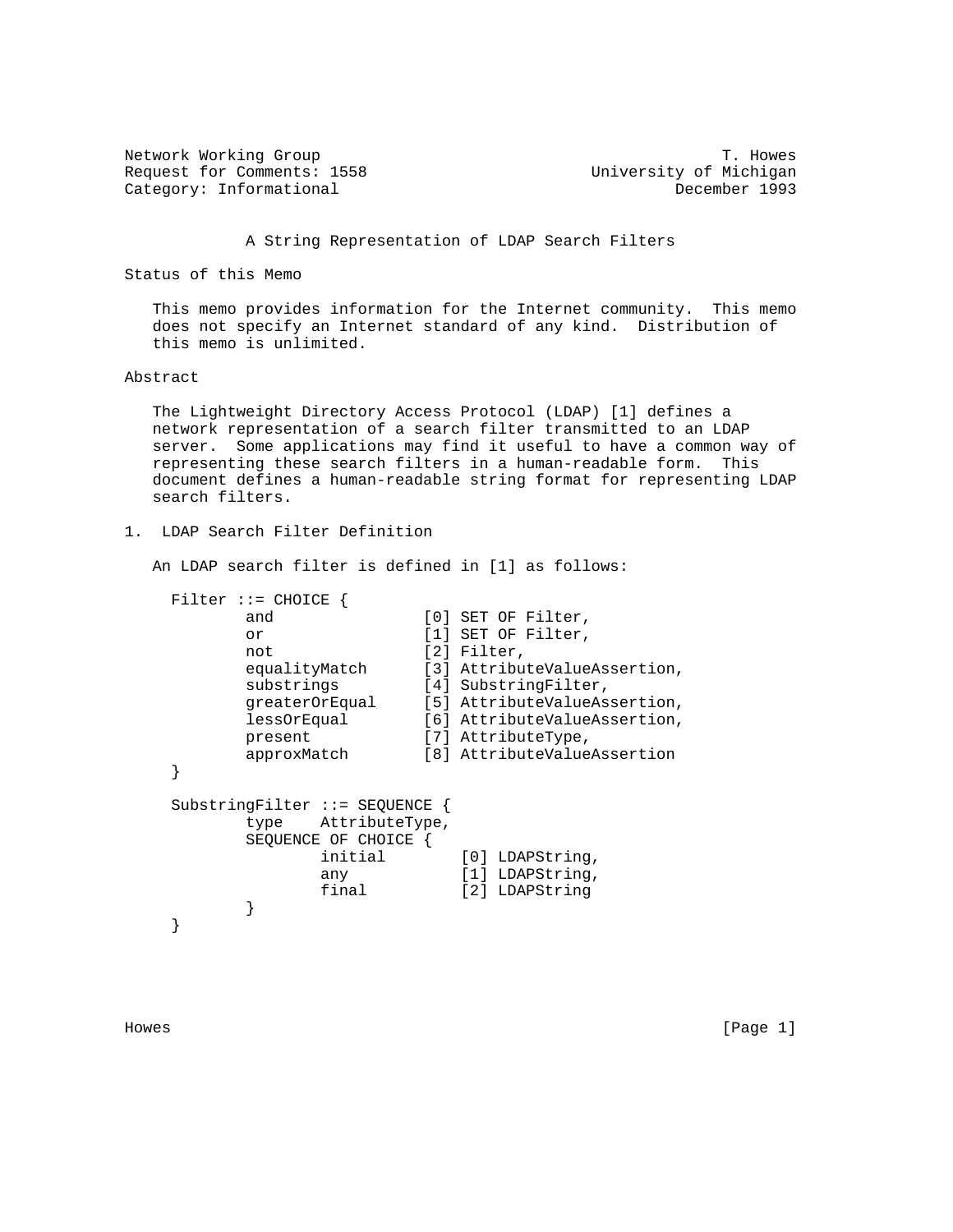AttributeValueAssertion ::= SEQUENCE attributeType AttributeType, attributeValue AttributeValue } AttributeType ::= LDAPString AttributeValue ::= OCTET STRING

LDAPString ::= OCTET STRING

 where the LDAPString above is limited to the IA5 character set. The AttributeType is a string representation of the attribute object identifier in dotted OID format (e.g., "2.5.4.10"), or the shorter string name of the attribute (e.g., "organizationName", or "o"). The AttributeValue OCTET STRING has the form defined in [2]. The Filter is encoded for transmission over a network using the Basic Encoding Rules defined in [3], with simplifications described in [1].

2. String Search Filter Definition

 The string representation of an LDAP search filter is defined by the following BNF. It uses a prefix format.

```
 <filter> ::= '(' <filtercomp> ')'
    \text{stilercomp}::= <and> | <or> | <not> | <item>
     <and> ::= '&' <filterlist>
<or> ::= '|' <filterlist>
<not> ::= '!' <filter>
    <filterlist> ::= <filter> | <filter> <filterlist>
    <item> ::= <simple> | <present> | <substring>
    <simple> ::= <attr> <filtertype> <value>
    <filtertype> ::= <equal> | <approx> | <greater> | <less>
   \le equal> \cdot : = \prime = \prime
    <greater> ::= '>='
    <less> ::= '<='
    <present> ::= <attr> '=*'
     <substring> ::= <attr> '=' <initial> <any> <final>
    <initial> ::= NULL | <value>
    <any> ::= '*' <starval>
    <starval> ::= NULL | <value> '*' <starval>
    <final> ::= NULL | <value>
```
 <attr> is a string representing an AttributeType, and has the format defined in [1]. <value> is a string representing an AttributeValue, or part of one, and has the form defined in [2]. If a <value> must contain one of the characters  $'$ \*' or '(' or ')', these characters

Howes [Page 2]